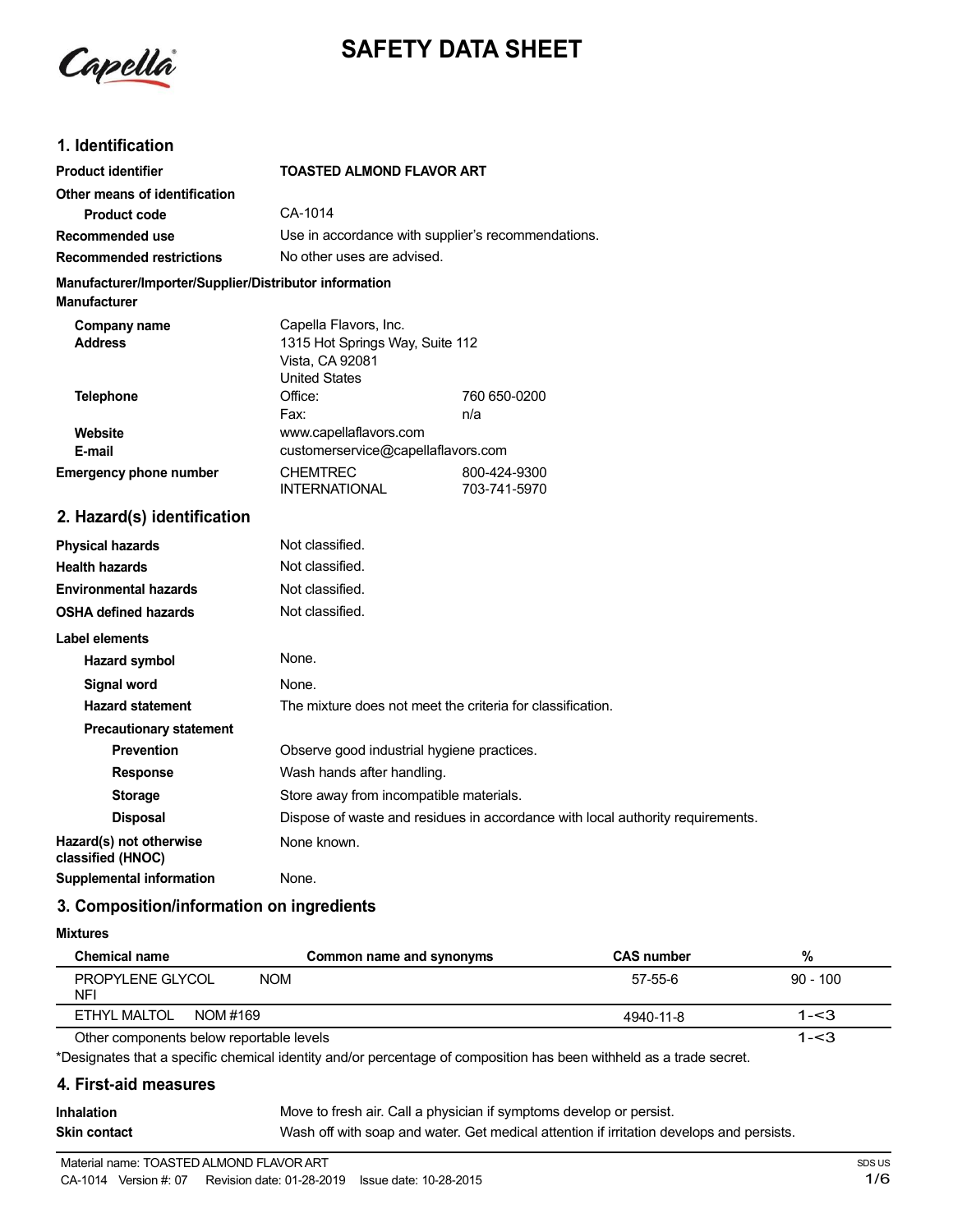| Eye contact                                                                  | Rinse with water. Get medical attention if irritation develops and persists.                                        |
|------------------------------------------------------------------------------|---------------------------------------------------------------------------------------------------------------------|
| Ingestion                                                                    | Rinse mouth. Get medical attention if symptoms occur.                                                               |
| Most important<br>symptoms/effects, acute and<br>delayed                     | Direct contact with eyes may cause temporary irritation.                                                            |
| Indication of immediate<br>medical attention and special<br>treatment needed | Treat symptomatically.                                                                                              |
| <b>General information</b>                                                   | Ensure that medical personnel are aware of the material(s) involved, and take precautions to<br>protect themselves. |
| 5. Fire-fighting measures                                                    |                                                                                                                     |
| Suitable extinguishing media                                                 | Alcohol resistant foam. Powder. Carbon dioxide (CO2).                                                               |
| Unsuitable extinguishing<br>media                                            | Do not use water jet as an extinguisher, as this will spread the fire.                                              |
| Specific hazards arising from<br>the chemical                                | During fire, gases hazardous to health may be formed.                                                               |
| Special protective equipment<br>and precautions for firefighters             | Self-contained breathing apparatus and full protective clothing must be worn in case of fire.                       |
| <b>Fire fighting</b><br>equipment/instructions                               | Move containers from fire area if you can do so without risk.                                                       |
| <b>Specific methods</b>                                                      | Use standard firefighting procedures and consider the hazards of other involved materials.                          |
| <b>General fire hazards</b>                                                  | No unusual fire or explosion hazards noted.                                                                         |

## **6. Accidental release measures**

| Personal precautions,<br>protective equipment and<br>emergency procedures | Keep unnecessary personnel away. For personal protection, see section 8 of the SDS.                                                                                                                                                               |
|---------------------------------------------------------------------------|---------------------------------------------------------------------------------------------------------------------------------------------------------------------------------------------------------------------------------------------------|
| Methods and materials for<br>containment and cleaning up                  | Use water spray to reduce vapors or divert vapor cloud drift.                                                                                                                                                                                     |
|                                                                           | Large Spills: Stop the flow of material, if this is without risk. Dike the spilled material, where this is<br>possible. Absorb in vermiculite, dry sand or earth and place into containers. Following product<br>recovery, flush area with water. |
|                                                                           | Small Spills: Wipe up with absorbent material (e.g. cloth, fleece). Clean surface thoroughly to<br>remove residual contamination.                                                                                                                 |
|                                                                           | Never return spills to original containers for re-use. For waste disposal, see section 13 of the SDS.                                                                                                                                             |
| <b>Environmental precautions</b>                                          | Avoid discharge into drains, water courses or onto the ground.                                                                                                                                                                                    |
| 7. Handling and storage                                                   |                                                                                                                                                                                                                                                   |
| Precautions for safe handling                                             | Avoid prolonged exposure. Observe good industrial hygiene practices.                                                                                                                                                                              |
| Conditions for safe storage,                                              | Store in tightly closed container. Store away from incompatible materials (see Section 10 of the                                                                                                                                                  |

**including any incompatibilities** SDS).

### **8. Exposure controls/personal protection**

#### **Occupational exposure limits**

The following constituents are the only constituents of the product which have a PEL, TLV or other recommended exposure limit. At this time, the other constituents have no known exposure limits.

| US. Workplace Environmental Exposure Level (WEEL) Guides<br><b>Components</b><br>Value<br>Form<br>Type |                                                                                                                                                                                                                                                                                                                                                                    |                   |          |
|--------------------------------------------------------------------------------------------------------|--------------------------------------------------------------------------------------------------------------------------------------------------------------------------------------------------------------------------------------------------------------------------------------------------------------------------------------------------------------------|-------------------|----------|
| PROPYLENE GLYCOL<br>NOM NFI (CAS 57-55-6)                                                              | TWA                                                                                                                                                                                                                                                                                                                                                                | $10 \text{ mg/m}$ | Aerosol. |
| <b>Biological limit values</b>                                                                         | No biological exposure limits noted for the ingredient(s).                                                                                                                                                                                                                                                                                                         |                   |          |
| Appropriate engineering<br>controls                                                                    | Good general ventilation should be used. Ventilation rates should be matched to conditions. If<br>applicable, use process enclosures, local exhaust ventilation, or other engineering controls to<br>maintain airborne levels below recommended exposure limits. If exposure limits have not been<br>established, maintain airborne levels to an acceptable level. |                   |          |
|                                                                                                        | Individual protection measures, such as nersonal protective equipment                                                                                                                                                                                                                                                                                              |                   |          |

#### **Individual protection measures, such as personal protective equipment**

**Eye/face protection** Wear safety glasses with side shields (or goggles).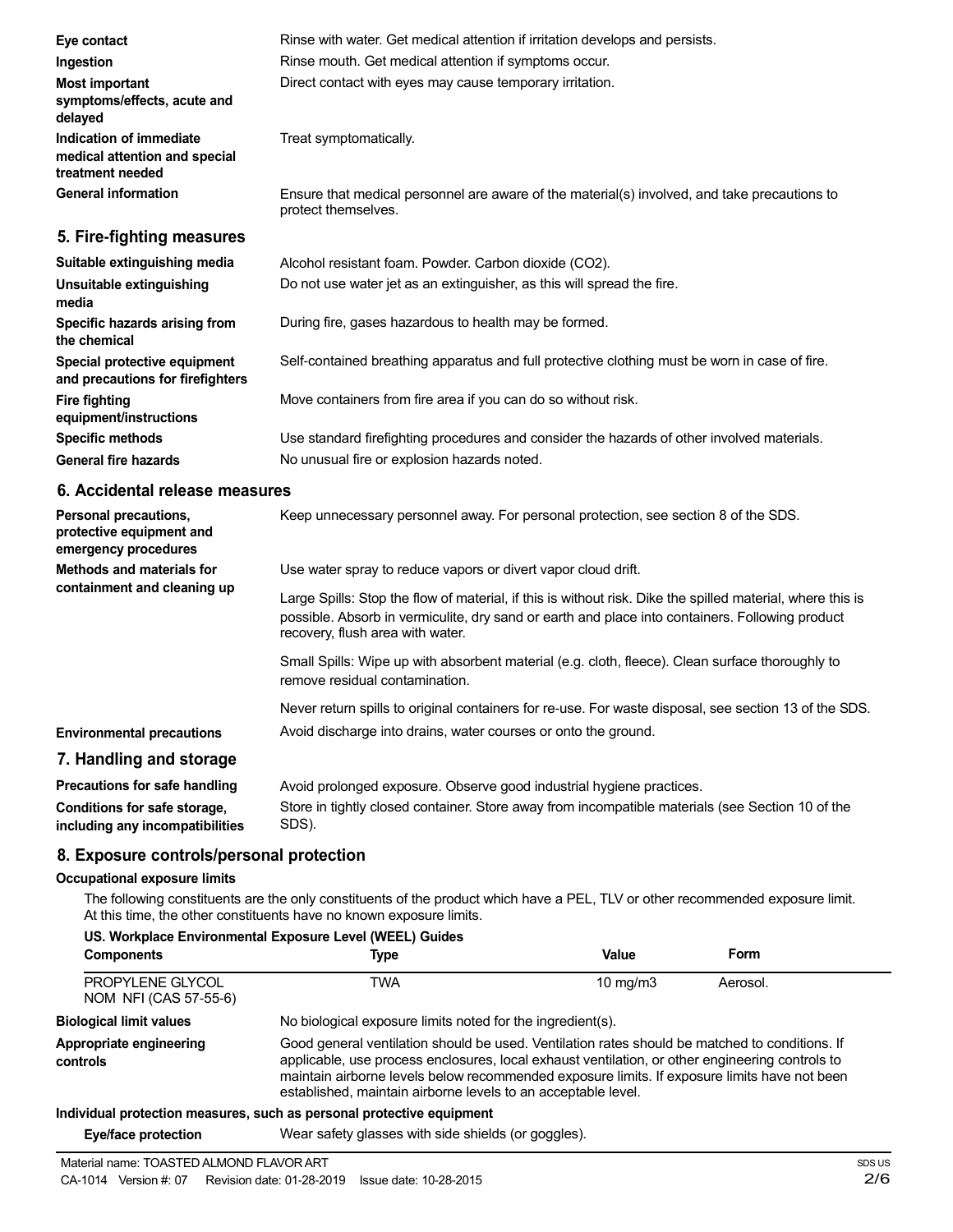| <b>Skin protection</b><br>Hand protection               | Wear appropriate chemical resistant gloves.                                                                                                                                                                                 |
|---------------------------------------------------------|-----------------------------------------------------------------------------------------------------------------------------------------------------------------------------------------------------------------------------|
| <b>Other</b>                                            | Wear suitable protective clothing.                                                                                                                                                                                          |
| <b>Respiratory protection</b><br><b>Thermal hazards</b> | In case of insufficient ventilation, wear suitable respiratory equipment.<br>Wear appropriate thermal protective clothing, when necessary.                                                                                  |
| <b>General hygiene</b><br>considerations                | Always observe good personal hygiene measures, such as washing after handling the material<br>and before eating, drinking, and/or smoking. Routinely wash work clothing and protective<br>equipment to remove contaminants. |

## **9. Physical and chemical properties**

| Appearance                                        |                                                                                               |
|---------------------------------------------------|-----------------------------------------------------------------------------------------------|
| <b>Physical state</b>                             | Liquid.                                                                                       |
| Form                                              | Liquid.                                                                                       |
| Color                                             | Not available.                                                                                |
| Odor                                              | Not available.                                                                                |
| <b>Odor threshold</b>                             | Not available.                                                                                |
| pH                                                | Not available.                                                                                |
| Melting point/freezing point                      | -74.2 $\degree$ F (-59 $\degree$ C) estimated                                                 |
| Initial boiling point and boiling<br>range        | 370.76 °F (188.2 °C) estimated                                                                |
| <b>Flash point</b>                                | > 200.0 °F (> 93.3 °C) Closed Cup                                                             |
| <b>Evaporation rate</b>                           | Not available.                                                                                |
| Flammability (solid, gas)                         | Not applicable.                                                                               |
| Upper/lower flammability or explosive limits      |                                                                                               |
| <b>Flammability limit - lower</b><br>(%)          | Not available.                                                                                |
| <b>Flammability limit - upper</b><br>(%)          | Not available.                                                                                |
| Explosive limit - lower (%)                       | Not available.                                                                                |
| Explosive limit - upper (%)                       | Not available.                                                                                |
| Vapor pressure                                    | 0.17 hPa estimated                                                                            |
| Vapor density                                     | Not available.                                                                                |
| <b>Relative density</b>                           | Not available.                                                                                |
| Solubility(ies)                                   |                                                                                               |
| Solubility (water)                                | Not available.                                                                                |
| <b>Partition coefficient</b><br>(n-octanol/water) | Not available.                                                                                |
| <b>Auto-ignition temperature</b>                  | 700 °F (371.11 °C) estimated                                                                  |
| <b>Decomposition temperature</b>                  | Not available.                                                                                |
| <b>Viscosity</b>                                  | Not available.                                                                                |
| <b>Other information</b>                          |                                                                                               |
| <b>Explosive properties</b>                       | Not explosive.                                                                                |
| <b>Flammability class</b>                         | Combustible IIIB estimated                                                                    |
| <b>Oxidizing properties</b>                       | Not oxidizing.                                                                                |
| <b>Refractive index</b>                           | 1.422 - 1.452                                                                                 |
| <b>Specific gravity</b>                           | $1.03 - 1.06$                                                                                 |
| 10. Stability and reactivity                      |                                                                                               |
| Reactivity                                        | The product is stable and non-reactive under normal conditions of use, storage and transport. |
| <b>Chemical stability</b>                         | Material is stable under normal conditions.                                                   |
| <b>Possibility of hazardous</b><br>reactions      | No dangerous reaction known under conditions of normal use.                                   |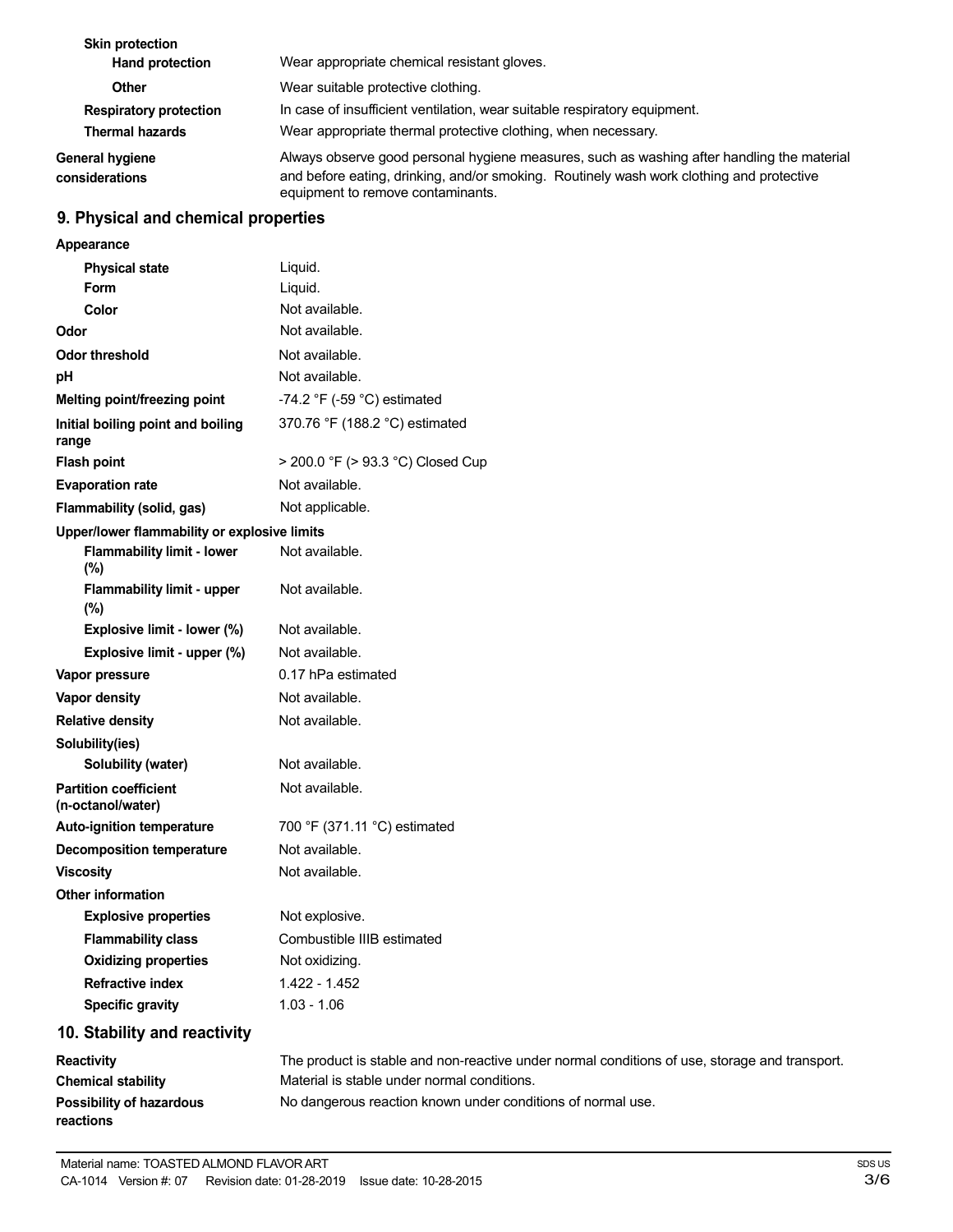| <b>Conditions to avoid</b>                 | Keep away from heat, hot surfaces, sparks, open flames and other ignition sources. Avoid<br>temperatures exceeding the flash point. Contact with incompatible materials. |
|--------------------------------------------|--------------------------------------------------------------------------------------------------------------------------------------------------------------------------|
| Incompatible materials                     | Strong oxidizing agents.                                                                                                                                                 |
| <b>Hazardous decomposition</b><br>products | No hazardous decomposition products are known.                                                                                                                           |

## **11. Toxicological information**

## **Information on likely routes of exposure**

| <b>Inhalation</b>                                                                     | Prolonged inhalation may be harmful.                                                                                                                                                                  |
|---------------------------------------------------------------------------------------|-------------------------------------------------------------------------------------------------------------------------------------------------------------------------------------------------------|
| <b>Skin contact</b>                                                                   | No adverse effects due to skin contact are expected.                                                                                                                                                  |
| Eye contact                                                                           | Direct contact with eyes may cause temporary irritation.                                                                                                                                              |
| Ingestion                                                                             | Expected to be a low ingestion hazard.                                                                                                                                                                |
| Symptoms related to the<br>physical, chemical and<br>toxicological characteristics    | Direct contact with eyes may cause temporary irritation.                                                                                                                                              |
| Information on toxicological effects                                                  |                                                                                                                                                                                                       |
| <b>Acute toxicity</b>                                                                 | Not available.                                                                                                                                                                                        |
| Skin corrosion/irritation                                                             | Prolonged skin contact may cause temporary irritation.                                                                                                                                                |
| Serious eye damage/eye<br>irritation                                                  | Direct contact with eyes may cause temporary irritation.                                                                                                                                              |
| Respiratory or skin sensitization                                                     |                                                                                                                                                                                                       |
| <b>Respiratory sensitization</b>                                                      | Not a respiratory sensitizer.                                                                                                                                                                         |
| <b>Skin sensitization</b>                                                             | This product is not expected to cause skin sensitization.                                                                                                                                             |
| Germ cell mutagenicity                                                                | No data available to indicate product or any components present at greater than 0.1% are<br>mutagenic or genotoxic.                                                                                   |
| Carcinogenicity                                                                       | Not classifiable as to carcinogenicity to humans.                                                                                                                                                     |
| IARC Monographs. Overall Evaluation of Carcinogenicity                                |                                                                                                                                                                                                       |
| Not regulated.<br>Not listed.                                                         | OSHA Specifically Regulated Substances (29 CFR 1910.1001-1052)<br>US. National Toxicology Program (NTP) Report on Carcinogens                                                                         |
| <b>Reproductive toxicity</b>                                                          | This product is not expected to cause reproductive or developmental effects.                                                                                                                          |
| Specific target organ toxicity -<br>single exposure                                   | Not classified.                                                                                                                                                                                       |
| Specific target organ toxicity -<br>repeated exposure                                 | Not classified.                                                                                                                                                                                       |
| <b>Aspiration hazard</b>                                                              | Not an aspiration hazard.                                                                                                                                                                             |
| <b>Chronic effects</b>                                                                | Prolonged inhalation may be harmful.                                                                                                                                                                  |
| 12. Ecological information                                                            |                                                                                                                                                                                                       |
| <b>Ecotoxicity</b>                                                                    | The product is not classified as environmentally hazardous. However, this does not exclude the<br>possibility that large or frequent spills can have a harmful or damaging effect on the environment. |
| Persistence and degradability                                                         | No data is available on the degradability of any ingredients in the mixture.                                                                                                                          |
| <b>Bioaccumulative potential</b><br>Partition coefficient n-octanol / water (log Kow) |                                                                                                                                                                                                       |
| PROPYLENE GLYCOL                                                                      | nom nfi<br>$-0.92$                                                                                                                                                                                    |
| <b>Mobility in soil</b>                                                               | No data available.                                                                                                                                                                                    |
| <b>Other adverse effects</b>                                                          | No other adverse environmental effects (e.g. ozone depletion, photochemical ozone creation<br>potential, endocrine disruption, global warming potential) are expected from this component.            |
| 13. Disposal considerations                                                           |                                                                                                                                                                                                       |
| <b>Disposal instructions</b>                                                          | Collect and reclaim or dispose in sealed containers at licensed waste disposal site.                                                                                                                  |
| <b>Local disposal regulations</b>                                                     | Dispose in accordance with all applicable regulations.                                                                                                                                                |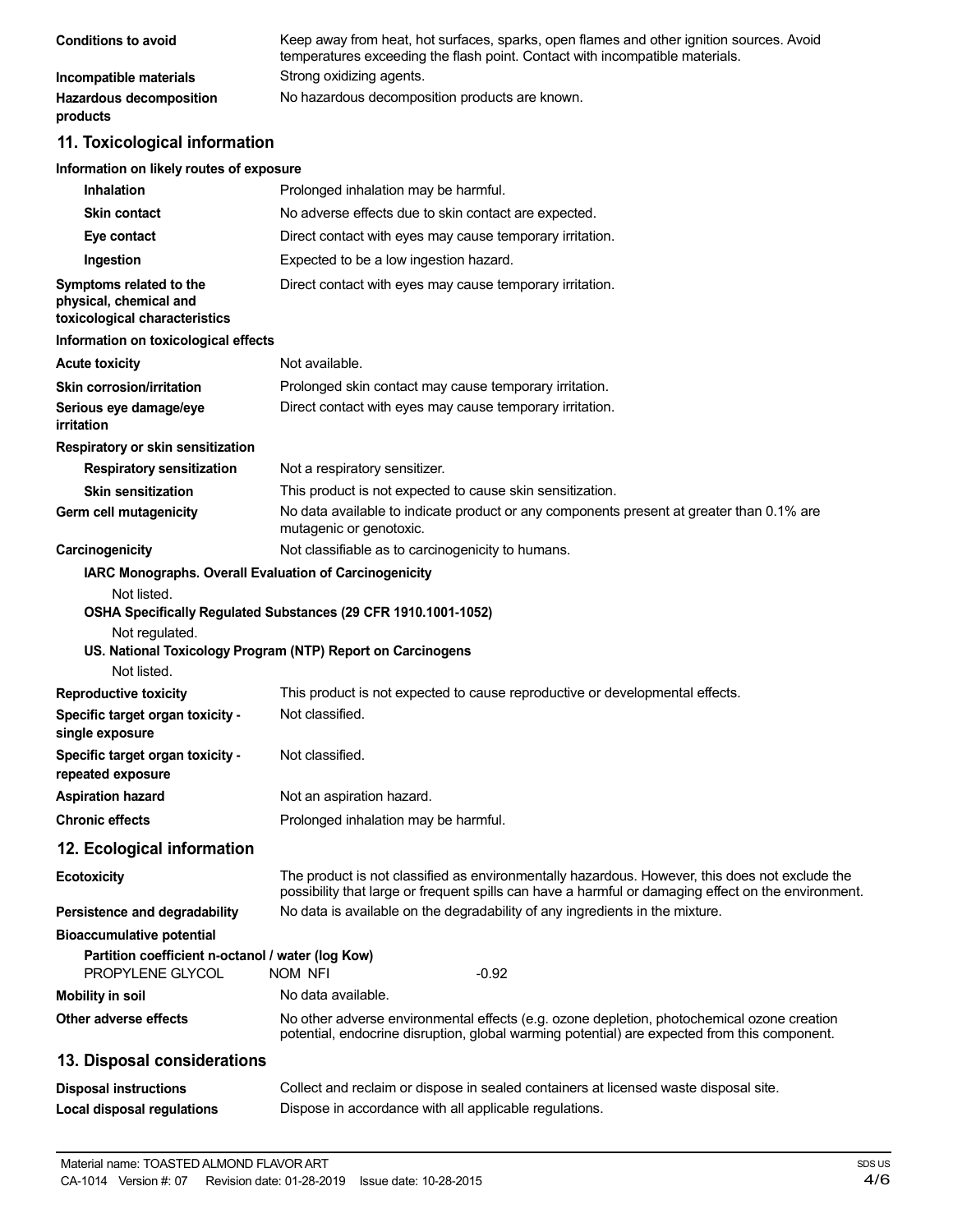| Hazardous waste code                                                           | The waste code should be assigned in discussion between the user, the producer and the waste<br>disposal company.                                                                                                      |                        |
|--------------------------------------------------------------------------------|------------------------------------------------------------------------------------------------------------------------------------------------------------------------------------------------------------------------|------------------------|
| Waste from residues / unused<br>products                                       | Dispose of in accordance with local regulations. Empty containers or liners may retain some<br>product residues. This material and its container must be disposed of in a safe manner (see:<br>Disposal instructions). |                        |
| <b>Contaminated packaging</b>                                                  | Since emptied containers may retain product residue, follow label warnings even after container is<br>emptied. Empty containers should be taken to an approved waste handling site for recycling or<br>disposal.       |                        |
| 14. Transport information                                                      |                                                                                                                                                                                                                        |                        |
| <b>DOT</b>                                                                     |                                                                                                                                                                                                                        |                        |
| Not regulated as dangerous goods.                                              |                                                                                                                                                                                                                        |                        |
| <b>IATA</b>                                                                    |                                                                                                                                                                                                                        |                        |
| Not regulated as dangerous goods.<br><b>IMDG</b>                               |                                                                                                                                                                                                                        |                        |
|                                                                                |                                                                                                                                                                                                                        |                        |
| Not regulated as dangerous goods.                                              |                                                                                                                                                                                                                        |                        |
| Transport in bulk according to<br>Annex II of MARPOL 73/78 and<br>the IBC Code | Not established.                                                                                                                                                                                                       |                        |
| 15. Regulatory information                                                     |                                                                                                                                                                                                                        |                        |
| <b>US federal regulations</b>                                                  | This product is not known to be a "Hazardous Chemical" as defined by the OSHA Hazard<br>Communication Standard, 29 CFR 1910.1200.                                                                                      |                        |
| <b>Toxic Substances Control Act (TSCA)</b>                                     |                                                                                                                                                                                                                        |                        |
|                                                                                | TSCA Section 12(b) Export Notification (40 CFR 707, Subpt. D)                                                                                                                                                          |                        |
| Not regulated.                                                                 |                                                                                                                                                                                                                        |                        |
| <b>CERCLA Hazardous Substance List (40 CFR 302.4)</b>                          |                                                                                                                                                                                                                        |                        |
| Not listed.                                                                    |                                                                                                                                                                                                                        |                        |
| SARA 304 Emergency release notification                                        |                                                                                                                                                                                                                        |                        |
| Not regulated.                                                                 | OSHA Specifically Regulated Substances (29 CFR 1910.1001-1052)                                                                                                                                                         |                        |
| Not regulated.                                                                 |                                                                                                                                                                                                                        |                        |
| Superfund Amendments and Reauthorization Act of 1986 (SARA)                    |                                                                                                                                                                                                                        |                        |
| SARA 302 Extremely hazardous substance                                         |                                                                                                                                                                                                                        |                        |
| Not listed.                                                                    |                                                                                                                                                                                                                        |                        |
| SARA 311/312 Hazardous<br>chemical                                             | No (Exempt)                                                                                                                                                                                                            |                        |
| SARA 313 (TRI reporting)<br>Not regulated.                                     |                                                                                                                                                                                                                        |                        |
| Other federal regulations                                                      |                                                                                                                                                                                                                        |                        |
|                                                                                | Clean Air Act (CAA) Section 112 Hazardous Air Pollutants (HAPs) List                                                                                                                                                   |                        |
| Not regulated.                                                                 |                                                                                                                                                                                                                        |                        |
| Not regulated.                                                                 | Clean Air Act (CAA) Section 112(r) Accidental Release Prevention (40 CFR 68.130)                                                                                                                                       |                        |
| <b>Safe Drinking Water Act</b><br>(SDWA)                                       | Not regulated.                                                                                                                                                                                                         |                        |
| <b>US state regulations</b>                                                    |                                                                                                                                                                                                                        |                        |
| <b>California Proposition 65</b>                                               |                                                                                                                                                                                                                        |                        |
| more information go to www.P65Warnings.ca.gov.                                 | California Safe Drinking Water and Toxic Enforcement Act of 1986 (Proposition 65): This material<br>is not known to contain any chemicals currently listed as carcinogens or reproductive toxins. For                  |                        |
| <b>International Inventories</b>                                               |                                                                                                                                                                                                                        |                        |
| Country(s) or region                                                           | <b>Inventory name</b>                                                                                                                                                                                                  | On inventory (yes/no)* |
| Australia                                                                      | Australian Inventory of Chemical Substances (AICS)                                                                                                                                                                     | Yes                    |
| Canada                                                                         | Domestic Substances List (DSL)                                                                                                                                                                                         | No                     |
| Canada                                                                         | Non-Domestic Substances List (NDSL)                                                                                                                                                                                    | Yes                    |